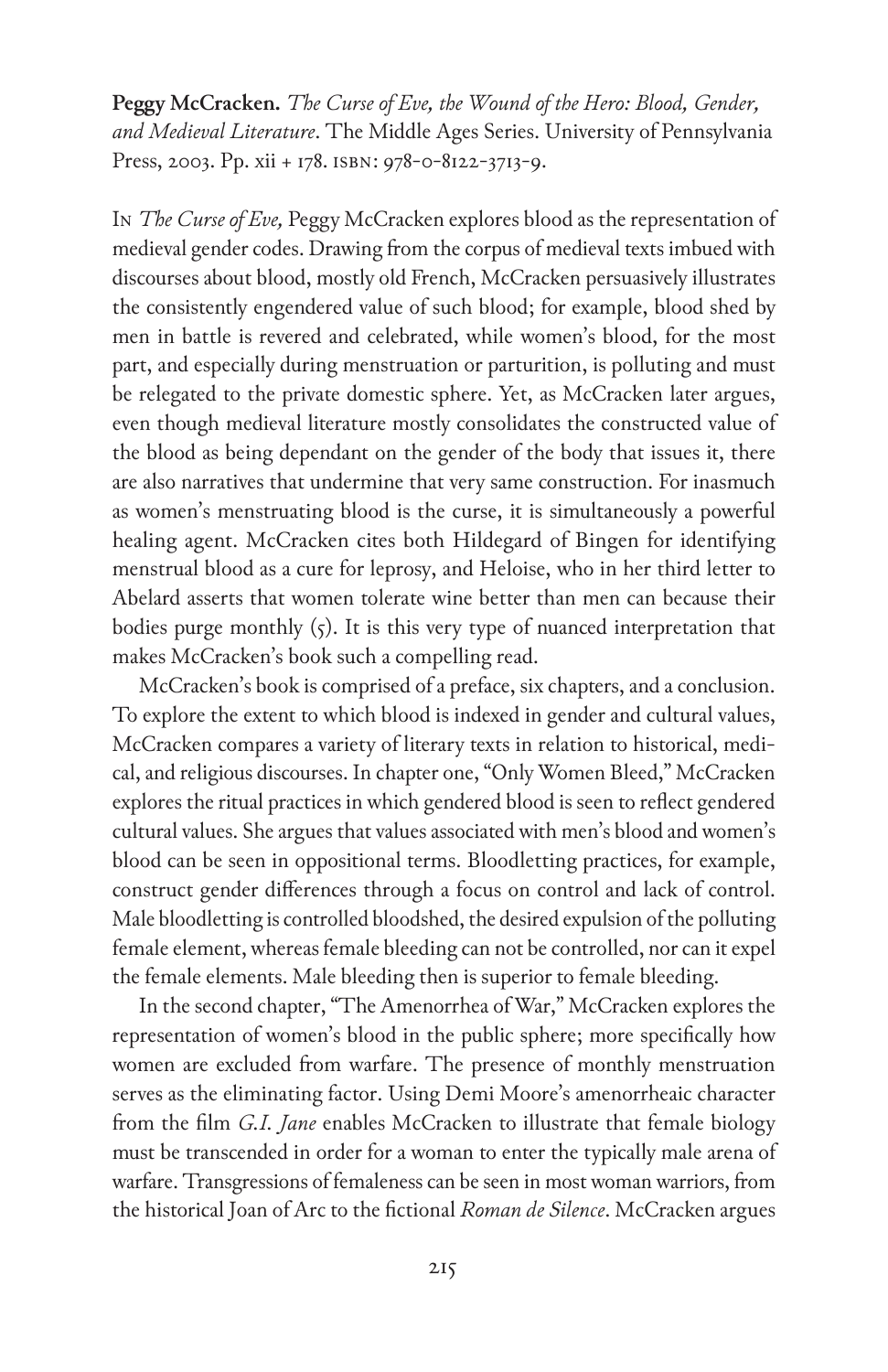that these consistent messages serve to illustrate that woman are "unsuited to leadership in battle" (26), and that to participate in warfare they must become male-like in appearance.

In "The Gender of Sacrifice," the third chapter, McCracken surveys narratives that involve child sacrifice. She reviews a number of stories, including Abraham and Isaac and Jephthah's daughter from the Old Testament, and the Amicus and Amelius legends, concluding that a father's ending the life of his child is considered an act of sacrifice, a ritualistic right that serves the greater good and perpetuates the dominant power structures. The same act performed by a mother is murder. The delineating distinction is that the child shares the blood of the father, it literally flows in the veins, whereas the child is only connected to the mother through the blood shed in childbirth (43). The mother's infanticide then is an act not only against her child, but also the child's father. The narratives depicting the gendering of sacrifice do not, of course, reveal an essential truth about parental ties but, as McCracken argues, they offer a symbolic participation in a corporeal rhetoric that again maps cultural values onto gendered roles, and these specific inscriptions are rendered in the arena of procreation and familial structures  $(55)$ .

If narratives of sacrifice elevate and promote the father's relationship with his child as a blood relationship, to the exclusion of the mothers, then the narratives about monstrous births potentially recover the mother's bloodties with her child. In her fourth chapter "Menstruation and Monstrous Birth," McCracken begins with the early Church's prohibition on coitus during menstruation and the belief that any conception during menstruation would result in a hideously deformed or leprous offspring (63). Specifically she cites the late thirteenth-century medical text *The Secrets of Women* to show the dangers and implications of menstrual pollution. McCracken then focuses on Maillart's early fourteenth-century *Le roman de comte d'Anjou*, Chaucer's *Man of Law's Tale*, and Nicholas Trevet's *Chronicles* as examples of women's corrupting influence. These narratives illustrate an insistent anxiety about the value of a mother's blood—her "corrupting" bloodline and the impurity of her postpartum body—and through this anxiety suggest a recognition, albeit negative, of the contribution of the mother's blood to her child that is absent from the stories of sacrifice.

In chapter five, "The Scene of Parturition," McCracken continues to explore the value of the mother's blood, further questioning the corporeal exchange between mother and child. McCracken uses the *Roman de Melusine*, a late fourteenth-century fairy story, as her main narrative. Here, as in many other stories, one can discern a palpable anxiety around menstruation and the birthing body. Such fears were further compounded by the exclusion of the father from